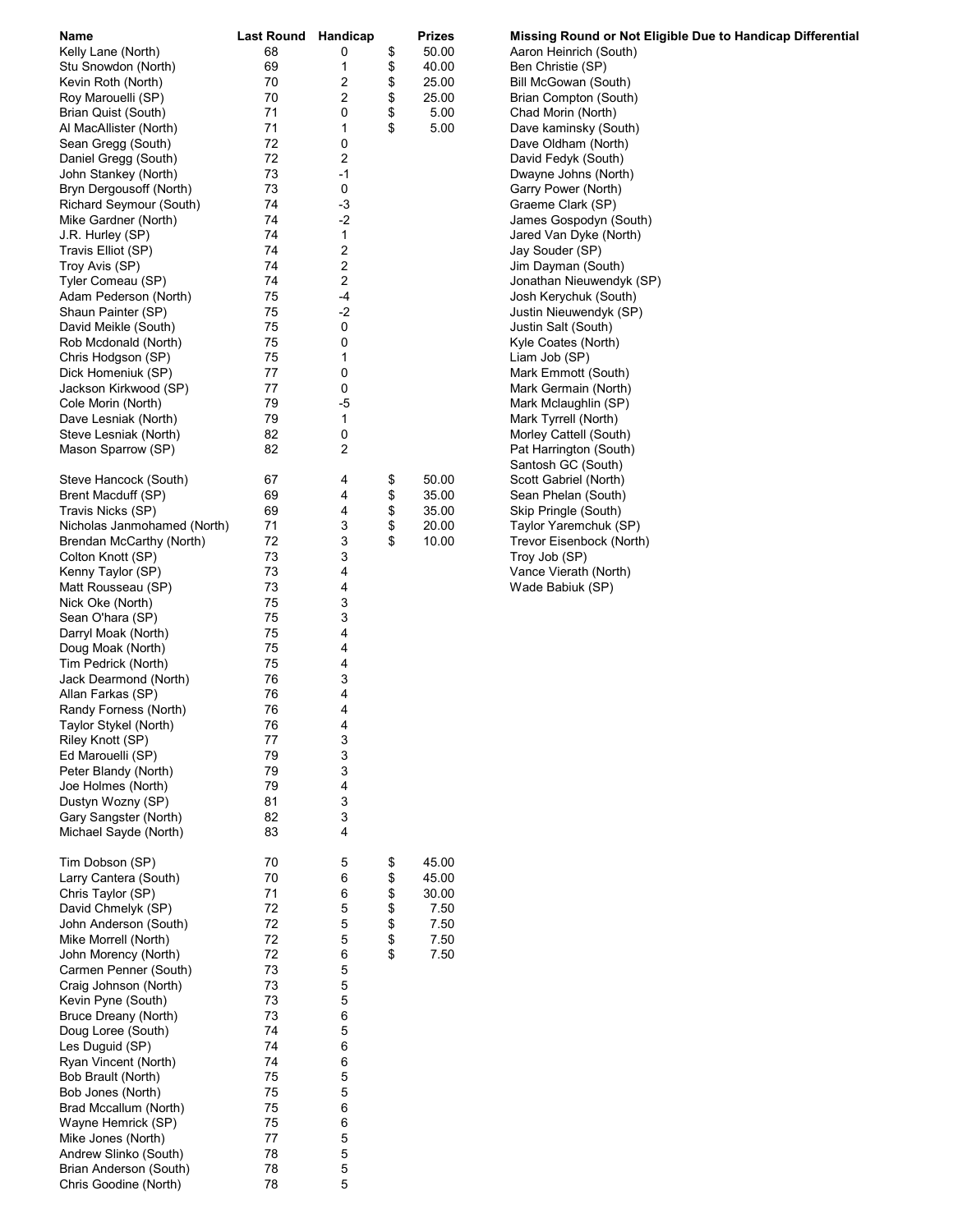| Frank Lee (South)<br>Jason Germain (North)<br>Brett Mugford (South)<br>Bryce Batke (North)<br>Gord Scade (North)<br>Brian Blair (South)<br>Paul Cherniawsky (SP)<br>Ryan Kruper (SP)                                                                                                                                                                                                                                                                                                                                                                                                                                                                                                                                          | 78<br>79<br>79<br>79<br>79<br>80<br>81<br>86                                                                                                                                     | 5<br>5<br>6<br>6<br>6<br>6<br>5<br>6                                                                                                                          |                            |                                                          |
|-------------------------------------------------------------------------------------------------------------------------------------------------------------------------------------------------------------------------------------------------------------------------------------------------------------------------------------------------------------------------------------------------------------------------------------------------------------------------------------------------------------------------------------------------------------------------------------------------------------------------------------------------------------------------------------------------------------------------------|----------------------------------------------------------------------------------------------------------------------------------------------------------------------------------|---------------------------------------------------------------------------------------------------------------------------------------------------------------|----------------------------|----------------------------------------------------------|
| Andrew Straughan (North)<br>Mike Murray (North)<br>Jerry Shieron (South)<br>David Kinnee (SP)<br>Egbert Stang (North)<br>Jeff Weaver (SP)<br>Ken Fullbrook (North)<br>Ryan Silveira (SP)<br>Ross Horton (SP)<br>Taylor Orlesky (SP)<br>Michael Gagnon (SP)<br>Marvin Beyer (North)<br>Wayne Mullaly (South)<br>Doug Johnston (South)<br>Mike Michielin (SP)<br>Mike Krumm (South)<br>Murray Kozak (North)<br>John Mcgowan (South)<br>Ron Brittain (North)<br>Brett Heddle (North)<br>Robert Fitzgerald (South)<br>Darcy Hafso (North)<br>Mason Negraiff (North)<br>Nick Zapf (SP)<br>Merv Brown (North)<br>Miles Miller (North)<br>Gavin Harburn (SP)<br>Danen Daniel (South)<br>Doug Robertson (North)<br>Jason Pope (South) | 66<br>66<br>67<br>68<br>70<br>71<br>72<br>72<br>74<br>74<br>74<br>74<br>75<br>75<br>76<br>77<br>77<br>77<br>77<br>78<br>78<br>79<br>80<br>80<br>80<br>80<br>81<br>82<br>83<br>85 | 7<br>7<br>10<br>9<br>9<br>8<br>10<br>10<br>8<br>8<br>9<br>10<br>7<br>9<br>10<br>7<br>8<br>10<br>10<br>10<br>10<br>7<br>8<br>8<br>10<br>10<br>7<br>7<br>7<br>7 | \$<br>\$\$<br>\$           | 45.00<br>45.00<br>30.00<br>20.00<br>10.00                |
| Mykel Cazes (South)<br>Rich Bayley (SP)<br>Tyson Klassen (North)<br>Marc Lochhead (SP)<br>Ken Gamroth (South)<br>Adam Groshko (South)<br>Justin Norris (South)<br>Mark Wahl (North)<br>John Van beek (North)<br>Eric Roem (North)<br>Richard Spence (North)<br>Brad Bedyk (North)<br>Bruce Macneil (SP)<br>Dale Zemlak (South)<br>Cory Petersen (SP)<br>Sean Comeault (SP)<br>Brandon Ewchuck (North)<br>Gord Koehler (North)<br>Tanner Kendall (North)<br>Greg Legrand (North)<br>Boyd Kyncl (South)<br>Ken James (South)<br>Nathan Hystad (SP)<br>Bill Jamieson (South)<br>John Vandenberg (North)<br>Mark Caskenette (North)                                                                                               | 64<br>64<br>64<br>65<br>67<br>69<br>71<br>73<br>73<br>74<br>74<br>76<br>77<br>77<br>77<br>77<br>79<br>79<br>81<br>81<br>81<br>82<br>82<br>82<br>83<br>99                         | 11<br>11<br>13<br>13<br>15<br>13<br>11<br>12<br>14<br>11<br>15<br>13<br>11<br>11<br>16<br>16<br>12<br>12<br>11<br>12<br>13<br>11<br>11<br>13<br>15<br>15      | \$<br>\$<br>\$<br>\$       | 40.00<br>40.00<br>40.00<br>20.00<br>10.00                |
| Gary Sopko (South)<br>Jamie Paton (South)<br>Dennis Kinnee (SP)<br>Josh Silveira (SP)<br>Kieran McGowan (South)<br>Rob Drescher (North)<br>John Lineton (SP)<br>Devon Lewandoski (North)<br>Kevin Duguid (SP)                                                                                                                                                                                                                                                                                                                                                                                                                                                                                                                 | 65<br>66<br>68<br>68<br>69<br>69<br>69<br>71<br>71                                                                                                                               | 25<br>23<br>19<br>19<br>19<br>19<br>30<br>19<br>19                                                                                                            | \$<br>\$<br>\$<br>\$<br>\$ | 50.00<br>40.00<br>25.00<br>25.00<br>3.25<br>3.25<br>3.25 |